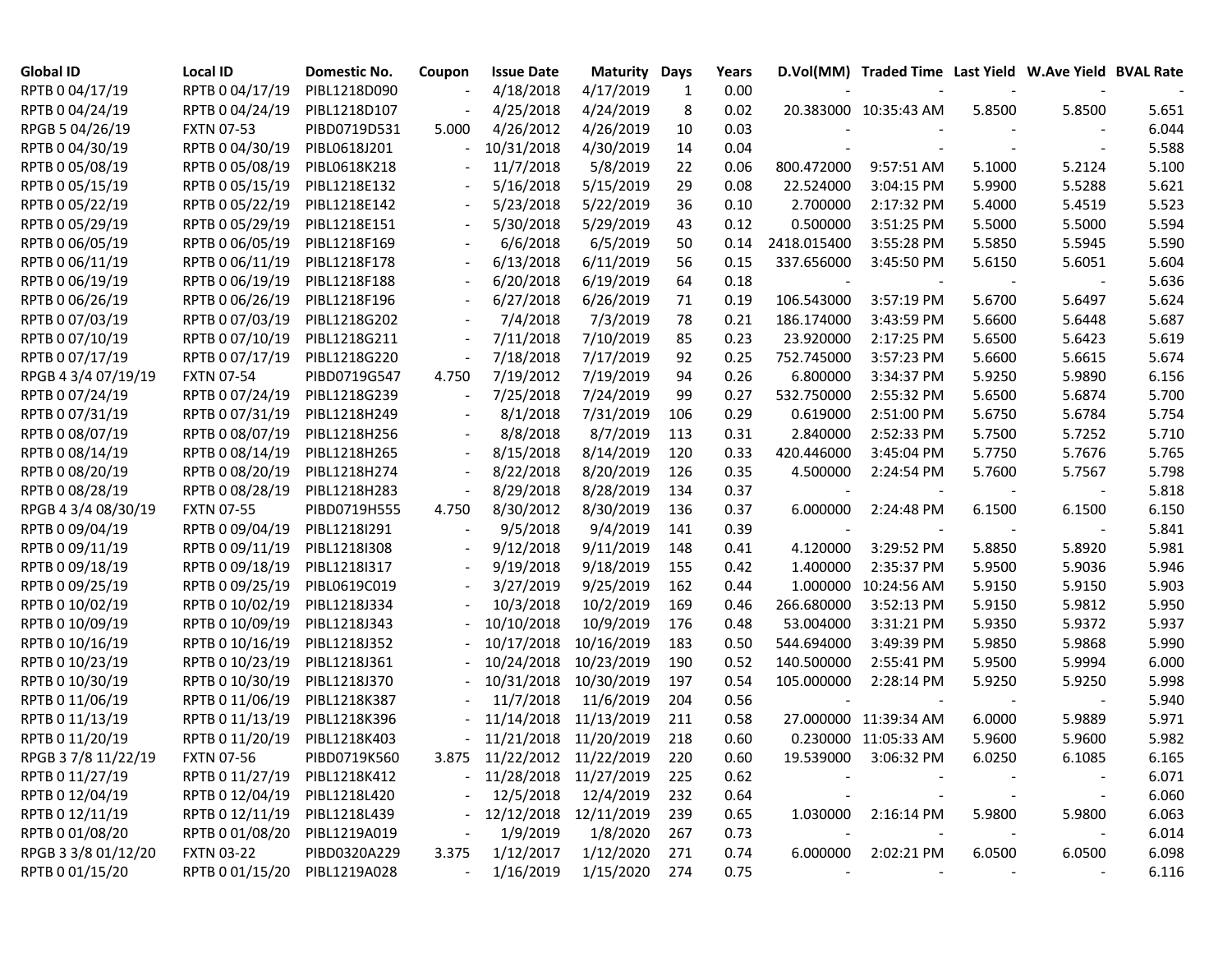| <b>Global ID</b>     | Local ID          | Domestic No. | Coupon                   | <b>Issue Date</b> | <b>Maturity</b>                   | Days | Years | D.Vol(MM)                | Traded Time Last Yield W.Ave Yield BVAL Rate |        |        |       |
|----------------------|-------------------|--------------|--------------------------|-------------------|-----------------------------------|------|-------|--------------------------|----------------------------------------------|--------|--------|-------|
| RPTB 0 01/22/20      | RPTB 0 01/22/20   | PIBL1219A037 |                          | 1/23/2019         | 1/22/2020                         | 281  | 0.77  | 0.500000                 | 3:21:20 PM                                   | 6.0000 | 6.0000 | 6.087 |
| RPTB 0 01/29/20      | RPTB 0 01/29/20   | PIBL1219A046 |                          | 1/30/2019         | 1/29/2020                         | 288  | 0.79  |                          |                                              |        |        | 6.000 |
| RPTB 0 02/05/20      | RPTB 0 02/05/20   | PIBL1219B054 |                          | 2/6/2019          | 2/5/2020                          | 295  | 0.81  | 0.340000                 | 2:09:57 PM                                   | 6.0000 | 6.0000 | 6.109 |
| RPTB 0 02/12/20      | RPTB 0 02/12/20   | PIBL1219B063 |                          | 2/13/2019         | 2/12/2020                         | 302  | 0.83  | 0.020000                 | 3:20:31 PM                                   | 5.9850 | 5.9850 | 6.093 |
| RPGB 7 3/4 02/18/20  | <b>FXTN 10-50</b> | PIBD1020B508 | 7.750                    | 2/18/2010         | 2/18/2020                         | 308  | 0.84  | 1.000000                 | 9:14:46 AM                                   | 6.0500 | 6.0500 | 5.958 |
| RPTB 0 02/19/20      | RPTB 0 02/19/20   | PIBL1219B072 |                          | 2/20/2019         | 2/19/2020                         | 309  | 0.85  |                          |                                              |        |        | 6.080 |
| RPTB 0 03/11/20      | RPTB 0 03/11/20   | PIBL1219C106 |                          | 3/13/2019         | 3/11/2020                         | 330  | 0.90  |                          |                                              |        |        | 6.102 |
| RPTB 0 03/18/20      | RPTB 0 03/18/20   | PIBL1219C115 |                          | 3/20/2019         | 3/18/2020                         | 337  | 0.92  | 3.128000                 | 3:42:50 PM                                   | 6.0050 | 6.0050 | 6.082 |
| RPTB 0 03/25/20      | RPTB 0 03/25/20   | PIBL1219C124 | $\overline{\phantom{a}}$ | 3/27/2019         | 3/25/2020                         | 344  | 0.94  |                          |                                              |        |        | 6.108 |
| RPTB 0 04/01/20      | RPTB 0 04/01/20   | PIBL1219D132 | $\overline{\phantom{a}}$ | 4/3/2019          | 4/1/2020                          | 351  | 0.96  | 50.000000                | 9:34:58 AM                                   | 5.9800 | 5.9800 | 5.992 |
| RPTB 0 04/08/20      | RPTB 0 04/08/20   | PIBL1219D141 |                          | 4/10/2019         | 4/8/2020                          | 358  | 0.98  | 197.878000               | 3:54:59 PM                                   | 6.0400 | 6.0319 | 6.035 |
| RPGB 4 1/4 04/11/20  | RTB 03-08         | PIID0320D087 | 4.250                    | 4/11/2017         | 4/11/2020                         | 361  | 0.99  | 68.440000                | 3:56:06 PM                                   | 6.0000 | 6.0307 | 5.966 |
| RPGB 7 1/4 08/19/20  | RTB 10-01         | PIID1020H015 | 7.250                    | 8/19/2010         | 8/19/2020                         | 491  | 1.34  |                          |                                              |        |        | 6.009 |
| RPGB 3 3/8 08/20/20  | <b>FXTN 05-73</b> | PIBD0520H735 | 3.375                    | 8/20/2015         | 8/20/2020                         | 492  | 1.35  | 110.000000               | 3:46:21 PM                                   | 6.0600 | 6.0218 | 6.015 |
| RPGB 6 1/8 09/16/20  | <b>FXTN 10-51</b> | PIBD1020I510 | 6.125                    | 9/16/2010         | 9/16/2020                         | 519  | 1.42  |                          |                                              |        |        | 6.075 |
| RPGB 5 7/8 12/16/20  | <b>FXTN 10-52</b> | PIBD1020L525 | 5.875                    | 12/16/2010        | 12/16/2020                        | 610  | 1.67  | 1.000000                 | 2:02:03 PM                                   | 6.0250 | 6.0250 | 5.912 |
| RPGB 4 1/4 01/25/21  | <b>FXTN 03-23</b> | PIBD0321A236 | 4.250                    | 1/25/2018         | 1/25/2021                         | 650  | 1.78  | 14.155000                | 2:24:50 PM                                   | 5.5500 | 5.9681 | 6.039 |
| RPGB 7 3/8 03/03/21  | RTB 10-02         | PIID1021C027 | 7.375                    | 3/3/2011          | 3/3/2021                          | 687  | 1.88  | 0.500000                 | 2:21:30 PM                                   | 5.9500 | 5.9500 | 6.010 |
| RPGB 3 1/2 03/20/21  | <b>FXTN 07-57</b> | PIBD0721C574 | 3.500                    | 3/20/2014         | 3/20/2021                         | 704  | 1.93  | 28.000000                | 3:20:21 PM                                   | 6.0500 | 6.0107 | 5.966 |
| RPGB 6 1/2 04/28/21  | <b>FXTN 10-53</b> | PIBD1021D531 | 6.500                    | 4/28/2011         | 4/28/2021                         | 743  | 2.03  | $\overline{\phantom{a}}$ |                                              |        |        | 6.033 |
| RPGB 4 7/8 06/13/21  | RTB 03-09         | PIID0321F092 | 4.875                    | 6/13/2018         | 6/13/2021                         | 789  | 2.16  | 3.770000                 | 3:48:48 PM                                   | 5.9200 | 5.9306 | 5.928 |
| RPGB 5 3/4 10/20/21  | RTB 10-03         | PIID1021J039 | 5.750                    | 10/20/2011        | 10/20/2021                        | 918  | 2.51  |                          | 2.500000 11:30:56 AM                         | 5.9100 | 5.9100 | 6.094 |
| RPGB 5 3/4 11/24/21  | <b>FXTN 10-55</b> | PIBD1021K551 | 5.750                    | 11/24/2011        | 11/24/2021                        | 953  | 2.61  |                          | 4.384000 11:58:20 AM                         | 6.0000 | 6.0000 | 6.106 |
| RPGB 63/8 01/19/22   | <b>FXTN 10-54</b> | PIBD1022G545 | 6.375                    | 7/19/2011         | 1/19/2022 1009                    |      | 2.76  | 175.300000               | 3:35:38 PM                                   | 6.0000 | 6.0000 | 6.002 |
| RPGB 4 01/26/22      | <b>FXTN 05-74</b> | PIBD0522A747 | 4.000                    | 1/26/2017         | 1/26/2022 1016                    |      | 2.78  | 900.000000               | 9:16:18 AM                                   | 5.8000 | 5.8000 | 5.825 |
| RPGB 15 03/14/22     | <b>FXTN 20-02</b> | PIBD2022C021 | 15.000                   | 3/14/2002         | 3/14/2022 1063                    |      | 2.91  |                          |                                              |        |        | 5.795 |
| RPGB 4 7/8 08/02/22  | <b>FXTN 10-56</b> | PIBD1022H562 | 4.875                    | 8/2/2012          | 8/2/2022 1204                     |      | 3.30  |                          |                                              |        |        | 6.097 |
| RPGB 4 3/4 09/13/22  | <b>FXTN 10-57</b> | PIBD1022I570 | 4.750                    | 9/13/2012         | 9/13/2022 1246                    |      | 3.41  |                          |                                              |        |        | 6.016 |
| RPGB 12 3/4 10/17/22 | <b>FXTN 20-03</b> | PIBD2022J033 | 12.750                   | 10/17/2002        | 10/17/2022 1280                   |      | 3.50  |                          |                                              |        |        | 5.932 |
| RPGB 4 5/8 12/04/22  | RTB 05-11         | PIID0522L114 | 4.625                    | 12/4/2017         | 12/4/2022 1328                    |      | 3.64  | 62.355000                | 3:51:04 PM                                   | 5.9250 | 5.9237 | 5.853 |
| RPGB 4 12/06/22      | <b>FXTN 10-58</b> | PIBD1022L585 | 4.000                    | 12/6/2012         | 12/6/2022 1330                    |      | 3.64  |                          |                                              |        |        | 6.000 |
| RPGB 13 02/20/23     | <b>FXTN 20-04</b> | PIBD2023B048 | 13.000                   | 2/20/2003         | 2/20/2023 1406                    |      | 3.85  |                          |                                              |        |        | 5.946 |
| RPGB 5 1/2 03/08/23  | <b>FXTN 05-75</b> | PIBD0523C752 | 5.500                    | 3/8/2018          | 3/8/2023 1422                     |      | 3.89  | 38.032200                | 3:28:59 PM                                   | 5.8900 | 5.8758 | 5.793 |
| RPGB 3 1/2 04/21/23  | <b>FXTN 07-58</b> | PIBD0723D588 | 3.500                    | 4/21/2016         | 4/21/2023 1466                    |      | 4.01  |                          |                                              |        |        | 5.781 |
| RPGB 11 7/8 05/29/23 | <b>FXTN 20-05</b> | PIBD2023E054 | 11.875                   | 5/29/2003         | 5/29/2023 1504                    |      | 4.12  |                          |                                              |        |        | 6.054 |
| RPGB 3 1/4 08/15/23  | RTB 10-04         | PIID1023H046 | 3.250                    | 8/15/2013         | 8/15/2023 1582                    |      | 4.33  |                          | 9.272000 3:19:11 PM                          | 6.1000 | 6.0288 | 6.233 |
| RPGB 11 3/8 10/23/23 | <b>FXTN 20-06</b> | PIBD2023J068 |                          |                   | 11.375 10/23/2003 10/23/2023 1651 |      | 4.52  |                          |                                              |        |        | 5.924 |
| RPGB 6 1/4 03/12/24  | RTB 05-12         | PIID0524C129 | 6.250                    | 3/12/2019         | 3/12/2024 1792                    |      | 4.91  | 3619.500000              | 3:58:25 PM                                   | 5.9250 | 5.9077 | 5.922 |
| RPGB 4 1/2 04/20/24  | <b>FXTN 07-59</b> | PIBD0724D595 | 4.500                    | 4/20/2017         | 4/20/2024 1831                    |      | 5.01  |                          |                                              |        |        | 5.710 |
| RPGB 12 3/8 06/03/24 | <b>FXTN 20-07</b> | PIBD2024F075 | 12.375                   | 6/3/2004          | 6/3/2024 1875                     |      | 5.13  |                          |                                              |        |        | 5.852 |
| RPGB 12 7/8 08/05/24 | <b>FXTN 20-08</b> | PIBD2024H086 | 12.875                   | 8/5/2004          | 8/5/2024 1938                     |      | 5.31  |                          |                                              |        |        | 5.942 |
| RPGB 4 1/8 08/20/24  | <b>FXTN 10-59</b> | PIBD1024H595 | 4.125                    | 8/20/2014         | 8/20/2024 1953                    |      | 5.35  |                          |                                              |        |        | 5.902 |